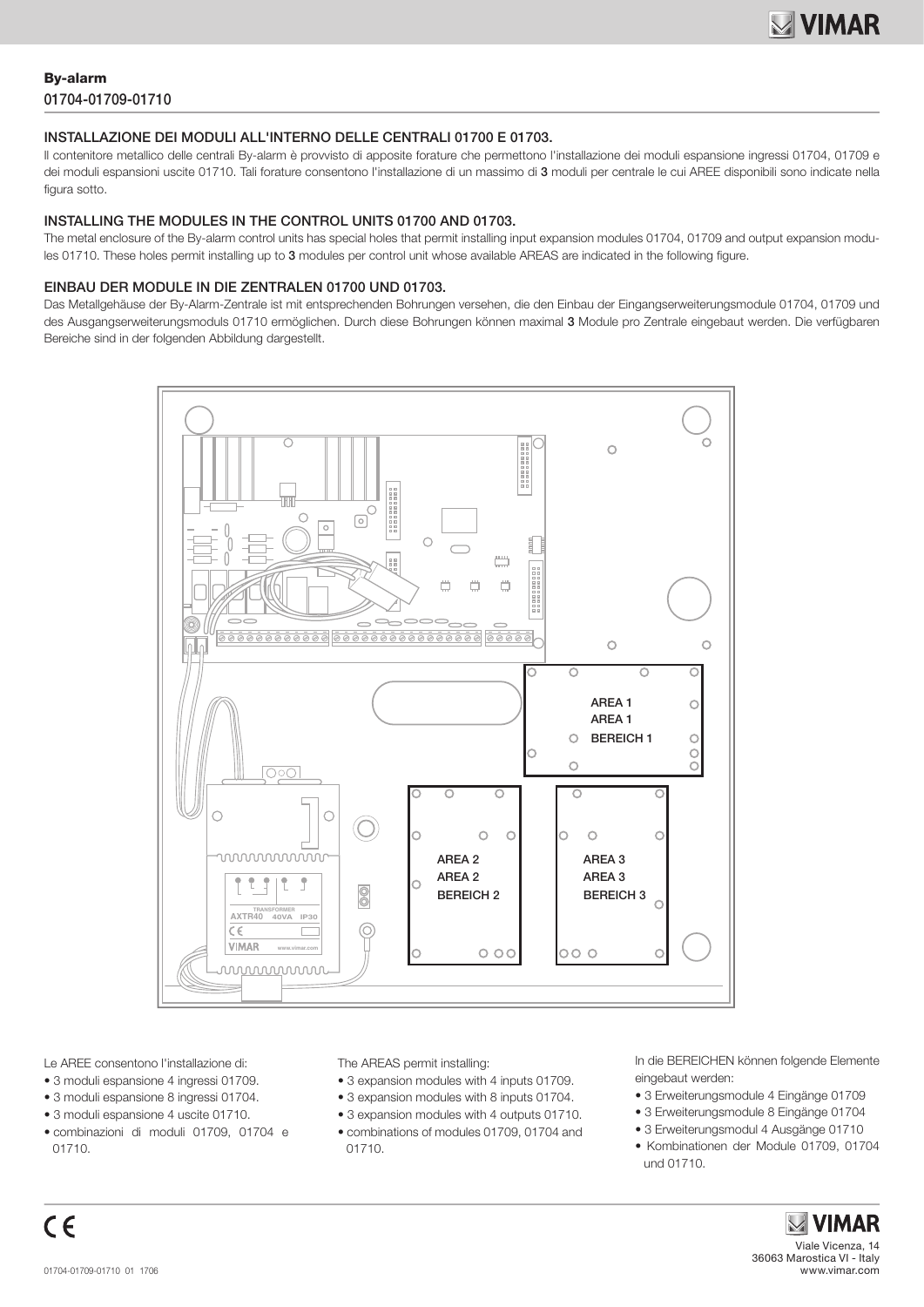### By-alarm 01704-01709-01710

### ESEMPI DI INSTALLAZIONE - EXAMPLES OF INSTALLATION - INSTALLATIONSBEISPIELE.

- Installazione comunicatore PSTN 01706, 1 modulo ingressi 01709 e 1 modulo uscite 01710.
- Installation of PSTN Communicator 01706, 1 input module 01709 and 1 output module 01710.
- Installierung des Wählgeräts PSTN 01706, 1 Eingangsmodul 01709 und 1 Ausgangsmodul 01710.





- Installazione 1 modulo ingressi 01704, 1 modulo ingressi 01709 e 1 modulo uscite 01710.
- Installation of 1 input module 01704, 1 input module 01709 and 1 output module 01710.
- Installierung 1 Eingangsmodul 01704, 1 Eingangsmodul 01709 und 1 Ausgangsmodul 01710.